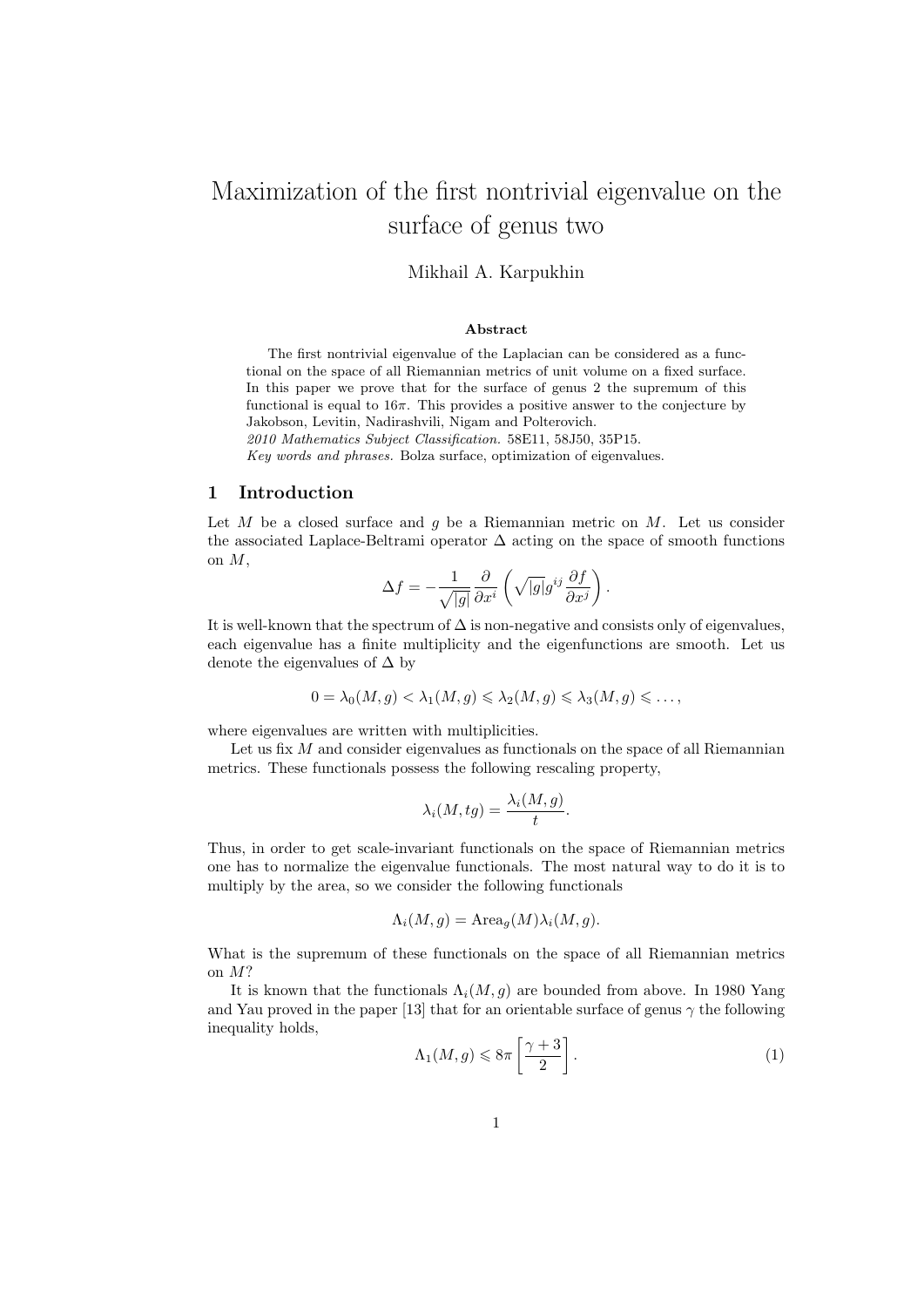Later this result was generalized for an arbitrary i. More precisely, Korevaar proved in 1993 in the paper  $[8]$  that there exists a universal constant  $C$  such that

$$
\Lambda_i(M,g) \leqslant C\left[\frac{\gamma+3}{2}\right]i.
$$

However, the list of known sharp upper bounds for particular surfaces is quite short.

• In 1970 Hersch proved in the paper [4] that

$$
\Lambda_1(\mathbb{S}^2, g) \leq 8\pi
$$

and the equality is achieved only for the standard metric on  $\mathbb{S}^2$ .

• In 1982 Li and Yau proved a similar result for the projective plane. It is proved in their paper [9] that

$$
\Lambda_1(\mathbb{RP}^2, g) \leqslant 12\pi
$$

and the equality is achieved only for the standard metric on  $\mathbb{RP}^2$ .

• In 1996 Nadirashvili proved in the paper [10] that for the two-dimensional torus

$$
\Lambda_1(\mathbb{T}^2, g) \leqslant \frac{8\pi^2}{\sqrt{3}}
$$

and the equality is achieved only for the metric on the flat equilateral torus.

• In 2002 Nadirashvili proved in the paper [11] that for the second nontrivial eigenvalue on the sphere one has

$$
\Lambda_2(\mathbb{S}^2,g)\leqslant 16\pi.
$$

The equality is achieved on the singular metric obtained by gluing together two copies of the standard sphere.

• Finally, the result is also known for  $\Lambda_1(\mathbb{K}, q)$  where K denotes the Klein bottle. In 2006 Jakobson, Nadirashvili and Polterovich constructed the extremal metric for the first eigenvalue on the Klein bottle in the paper [5]. Later in the same year El Soufi, Giacomini and Jazar proved the uniqueness of this extremal metric in [3]. Thus, one has the inequality √

$$
\Lambda_1(\mathbb{K}, g) \leqslant 12\pi E\left(\frac{2\sqrt{2}}{3}\right)
$$

where the equality achieved on the metric constructed in [5]. Here  $E(k)$  is an elliptic integral of the second kind given by the formula

$$
E(k) = \int_{0}^{1} \frac{\sqrt{1 - k^2 x^2}}{\sqrt{1 - x^2}} dx.
$$

And these are all known results concerning the exact value of sup  $\Lambda_i(M, g)$ . However, one has to mention the conjecture made by Jakobson, Levitin, Nadirashvili, Nigam and Polterovich in the paper [6]. They conjectured that the right hand side of Yang-Yau inequality (1) gives the value of the supremum for the surface of genus 2. They presented a candidate for a maximal metric and reduced the proof of their conjecture to an inequality on the first eigenvalue of a mixed Dirichlet-Neuman problem on the quater-sphere. This inequality was verified by numerical calculations. Since the proof used computer calculations, the result was stated as a conjecture. The main result of the present paper is a rigorous proof of the JLNNP-conjecture.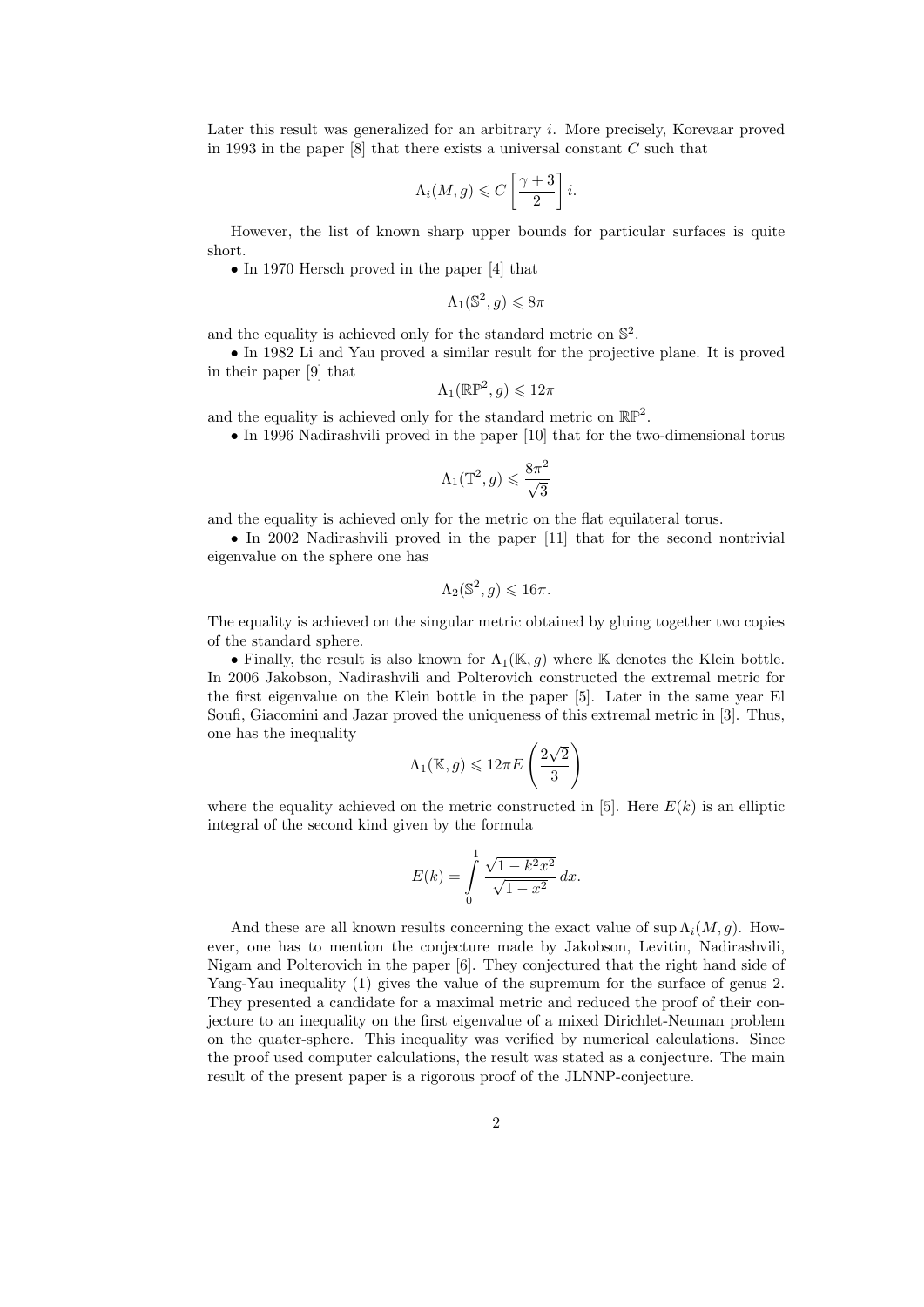**Theorem 1** (JLNNP-conjecture [6]). Let  $\Sigma_2$  be the surface of genus 2, then one has

$$
\sup \Lambda_1(\Sigma_2, g) = 16\pi.
$$

Using the same methods we can prove another interesting theorem.

**Definition 1.** Let I be a smooth involution on a manifold M. A function  $f \in C^{\infty}(M)$ is called I-odd (I-even) if  $I^*f = -f$   $(I^*f = f)$ .

Let the involution  $I$  be an isometry. Then  $I^*$  commutes with the Laplacian and one can choose the common basis of eigenfunctions, i.e. a basis consisting of I-odd and I-even eigenfunctions of Laplacian. Let us denote the first nontrivial eigenvalue corresponding to I-even eigenfunction by  $\lambda_1^{\text{even}}$  and the first eigenvalue corresponding to I-odd eigenfunction is denoted by  $\lambda_1^{\text{odd}}$ . The following theorem is a straightforward corollary of our method.

**Theorem 2.** Let  $(M, g)$  be a Riemannian manifold such that M is diffeomorphic to the 2-dimensional sphere. Let  $I$  be a free isometric involution. Then one has the following inequality

$$
\lambda_1^{\text{odd}}(M,g) < \lambda_1^{\text{even}}(M,g)
$$

Question. Does Theorem 2 hold for high-dimensional spheres?

The paper is organized in the following way. In Section 2 we describe a candidate for a maximal metric. Sections 3.1 and 3.2 contain elementary facts from the nodal geometry used in the proof. In Sections 4 and 5 we complete the proof of Theorem 1. Section 6 is dedicated to the proof of Theorem 2. Finally, in Section 7 we discuss a family of maximal metrics for the functional  $\Lambda_1(\Sigma_2, g)$ .

## 2 Bolza surface

We start by introducing the candidate for a maximal metric presented in the paper [6]. The Bolza surface is a hyperelliptic Riemann surface  $P$  given by the equation

$$
w^{2} = z \frac{(z - e^{\frac{\pi i}{4}})(z - e^{\frac{3\pi i}{4}})}{(z + e^{\frac{\pi i}{4}})(z + e^{\frac{3\pi i}{4}})}.
$$
\n(2)

We stick to the notations from the paper [6], so we denote the projection onto Riemann sphere  $\overline{\mathbb{C}}$  by  $\Pi$  and the corresponding hyperelliptic involution  $(z, w) \mapsto (z, -w)$  by T. We consider  $\overline{\mathbb{C}}$  equipped with the metric  $g_0$  induced by a stereographic projection from  $\mathbb{S}^2 \subset \mathbb{R}^3$ ,

$$
g_0 = \frac{4dz \, d\bar{z}}{(1+|z|^2)^2}.
$$

Let us endow P with the pullback  $g = \Pi^* g_0$  of the metric  $g_0$ . Metric g is not a smooth Riemannian metric but a metric with isolated conical singularities.

Definition 2. A spectrum of a manifold M endowed with a metric with isolated conical singularities is the spectrum of the Friedrichs extension of the Laplacian, where domain of the Laplacian is the space of smooth functions supported on the complement of the singularities.

Remark. For any manifold with isolated conical singularities one can always construct a sequence of smooth Riemannian manifolds such that its area as well as its eigenvalues converge to the area and eigenvalues of the initial surface, see e.g. [12].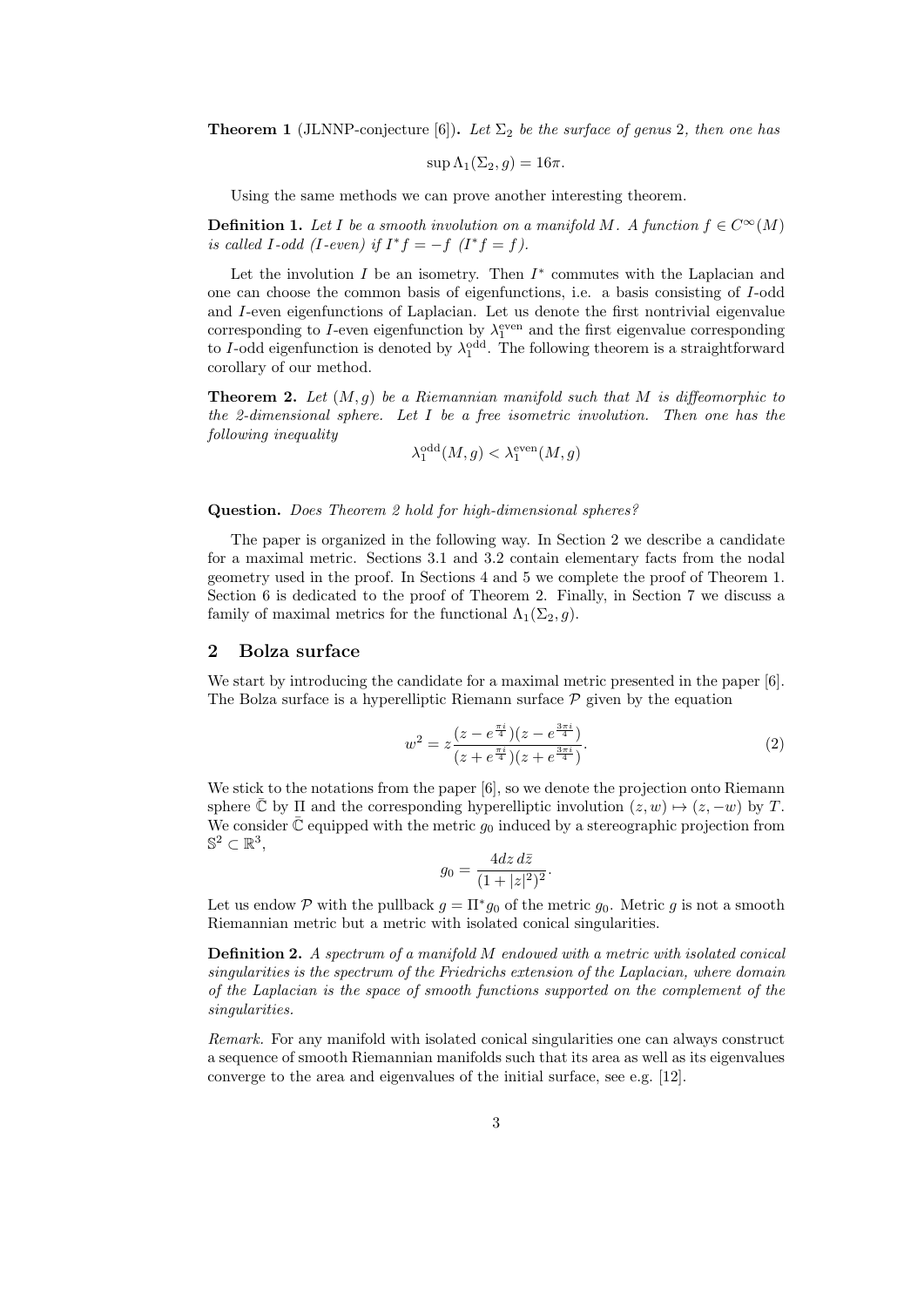On the one hand, due to this remark there exists a sequence of surfaces  $(M_n, g_n)$ such that  $\Lambda_1(M_n, g_n)$  tend to  $\Lambda_1(\mathcal{P}, g)$  as n tends to infinity. Therefore one has

$$
\sup \Lambda_1(\Sigma_2, g) \geqslant \Lambda_1(\mathcal{P}, g).
$$

On the other hand, by Yang-Yau inequality (1)

 $\sup \Lambda_1(\Sigma_2, q) \leq 16\pi.$ 

Thus, in order to prove Theorem 1 it is sufficient to prove the following theorem.

Theorem 3. For the first eigenvalue of the Bolza surface endowed with the metric g one has

$$
\Lambda_1(\mathcal{P},g)=16\pi.
$$

Since  $T$  is an isometry there is a decomposition of eigenvalues into the ones corresponding to T-odd eigenfunctions and the ones corresponding to T-even eigenfunctions. Now suppose that  $\lambda_1$  corresponds to an even eigenfunction. This eigenfunction descends to the eigenfunction on  $\overline{C}$ . Then the equalities  $\lambda_1(\overline{C}, g_0) = 2$  and  $Area_g(\mathcal{P}) = 2 \text{Area}_{g_0}(\overline{\mathbb{C}}) = 8\pi$  imply that  $\Lambda_1(\Sigma_2, g) = 16\pi$ . Thus, Theorem 3 can be derived from the following theorem.

**Theorem 4.** The first eigenfuction of  $\Delta$  is even with respect to T. In particular for the first eigenvalue  $\lambda_1^{\text{odd}}$  corresponding to T-odd eigenfuction one has

$$
\lambda_1^{\text{odd}}(\mathcal{P}, g) > 2.
$$

odd

This theorem is stated as a conjecture in the paper [6].

# 3 Nodal set

In this section we collect all facts from nodal geometry necessary for the proof.

**3.1 Nodal domains.** For an eigenfunction  $u$  on a Riemannian manifold  $M$  its nodal set  $\mathcal{N}(u)$  is defined as  $\mathcal{N}(u) = \{x \in M | u(x) = 0\}$ . A nodal domain of u is a connected component of  $M\setminus \mathcal{N}(u)$ . One of the most powerful theorems of nodal geometry is the following theorem.

Courant's nodal domain theorem. The  $n$ -th eigenfunction cannot have more than  $n+1$  nodal domains.

Remark. Note that we start our numeration of eigenvalues from  $\lambda_0$ . That is why our statement of Courant's nodal domain theorem differs from the classical one.

Remark. Courant's nodal domain theorem still holds for metrics with isolated conical singularities. The proof stays essentially the same.

If an eigenfunction on  $P$  corresponding to  $\lambda_1^{\text{odd}}$  has more than two nodal domains, then  $\lambda_1^{\text{odd}}$  can not be the first eigenvalue of the Laplacian on  $P$ . Therefore Theorem 4 is an immediate corollary of the following proposition.

**Proposition 1.** The space of  $T$ -odd functions has a basis consisting of eigenfunctions of the Laplace-Beltrami operator such that any element of this basis has at least three nodal domains.

In order to prove this proposition we need more properties of nodal set, namely the graph structure.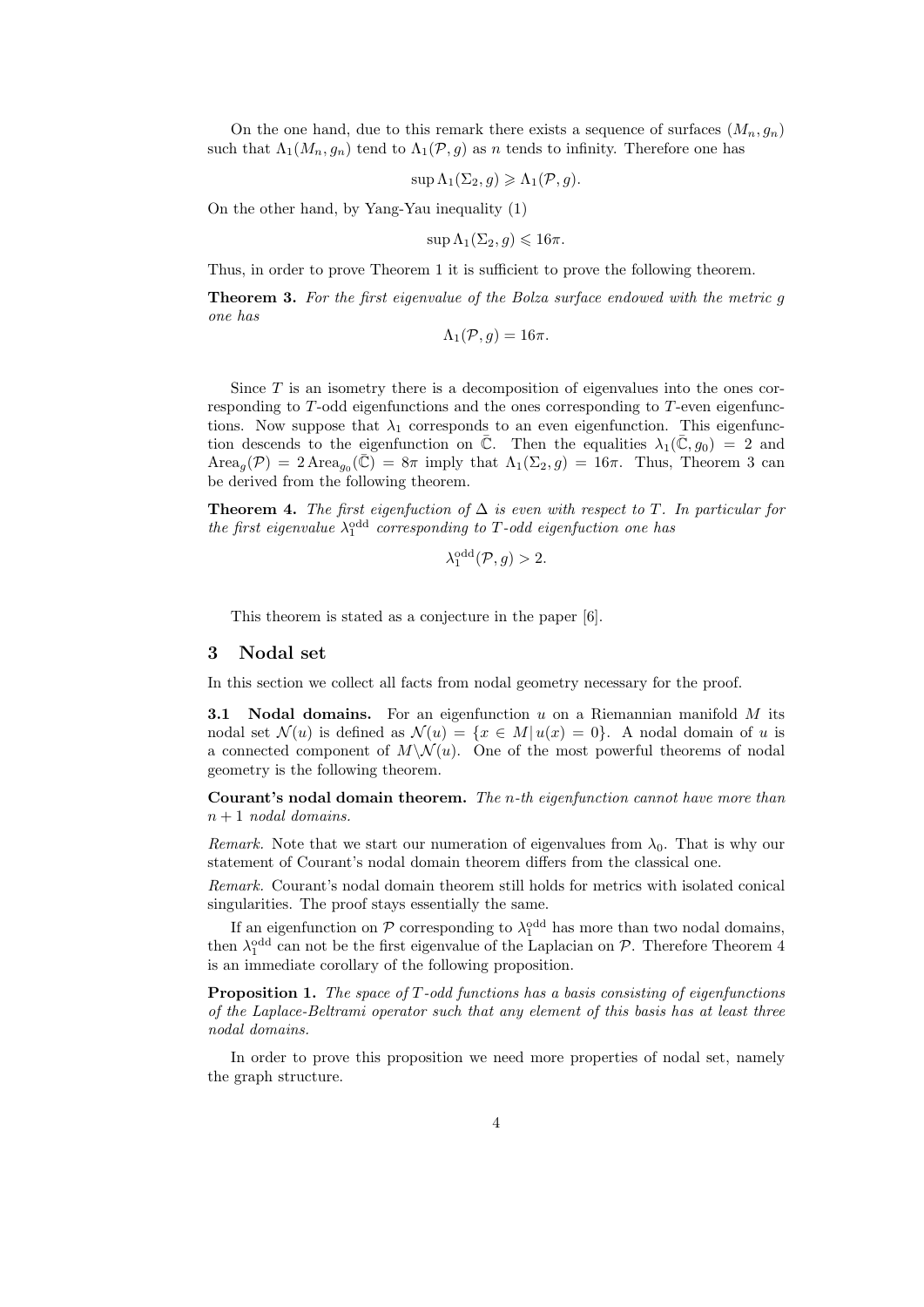**3.2** Nodal graph. Let u be an eigenfunction of the Laplacian on a surface M. Let us define the vanishing order  $\mathrm{ord}_p(u)$  of u at a point  $p \in M$  as the lowest number n such that not all of the derivatives  $\frac{\partial^n u}{\partial \phi_n}$  $\frac{\partial}{\partial^i x \partial^{n-i} y}(p)$  are equal to zero.

**Proposition 2** (Bers [1]). Let  $(M, g)$  be a compact 2-dimensional closed Riemannian manifold, and u be an eigenfunction of the Laplacian on M. Then for any point  $x_0 \in M$  there exist its neighbourhood chart U with coordinates  $x \in U \subset \mathbb{R}^2$  and a nontrivial homogeneous harmonic polynomial  $P_n$  of degree  $n = \text{ord}_{x_0}(u)$  on the Euclidean plane  $\mathbb{R}^2$  such that

$$
u(x) = P_n(x - x_0) + O(|x - x_0|^{n+1}),
$$

where  $x \in U$ .

It is a known fact that in the polar coordinates  $(r, \varphi)$  in  $\mathbb{R}^2$  any homogeneous harmonic polynomial  $P_n$  has the form  $P_n(r, \varphi) = r^n(a \cos n\varphi + b \sin n\varphi)$ . The zeroes of such polynomials form  $n$  straight lines intersecting at origin at equal angles.

For a given  $l$  we introduce the following notation

$$
\mathcal{N}^l(u) = \{ x \in M | \operatorname{ord}_x(u) \geqslant l \}.
$$

Note that  $\mathcal{N}^1(u)$  is exactly the nodal set  $\mathcal{N}(u)$ .

Using Proposition 2, Cheng proved in the paper [2] that there exists such a neighbourhood of  $x_0$  that in this neighbourhood the nodal set is diffeomorphic to the nodal set of  $P_n$ . As a result the nodal set carries a natural structure of finite graph, the vertices are the points of  $\mathcal{N}^2(u)$  (they are isolated according to Theorem 2) and the edges are  $C^{\infty}$ -arcs from  $\mathcal{N}(u)\backslash \mathcal{N}^2(u)$ . Moreover any vertex of this graph is of even degree.

For a graph  $\Gamma$  on a surface M a face of  $\Gamma$  is defined as a connected component of  $M\Gamma$ . Note that nodal domains are exactly faces of a nodal graph. One of the most basic theorems about graphs on surfaces is the following theorem.

The Euler inequality. Let  $\Gamma$  be a finite graph on a closed surface M, and  $V_{\Gamma}$ ,  $E_{\Gamma}$ , and  $F_{\Gamma}$  be the number of its vertices, edges, and faces respectively. Then the following inequality holds,

$$
V_{\Gamma} - E_{\Gamma} + F_{\Gamma} \ge \chi(M),\tag{3}
$$

where  $\chi(M)$  is the Euler characteristic of M. Besides, the equality occurs if and only if  $\Gamma$  is the 1-skeleton of a cell decomposition of M.

In the case of surfaces with isolated conical singularities we cannot apply inequality (3) straight away since the points of  $\mathcal{N}^2(u)$  can accumulate towards singularities. However this possibility can be ruled out using resolution procedure from Section 3.1 of the paper [7]. Let us give a short description of the resolution procedure, we refer to the paper [7] for more details. For every vertex  $x \in \mathcal{N}^2(u)$  consider a neighbourhood U in which  $\mathcal{N}(u)$  is diffeomorphic to  $k = \text{ord}_{x}(u)$  straight lines intersecting at x. Let us numerate intersection points  $\partial U \cap \mathcal{N}(u)$  by numbers 1, ..., 2k in a clockwise direction. We denote by  $l_i$  a smooth curve connecting  $2i - 1$ -th point with 2*i*-th point,  $i = 1, \ldots, k$  such that  $l_i$  are pairwise non-intersecting curves lying inside of U. The resolution procedure at x is a replacement of the nodal graph  $\mathcal{N}(u)$  by the graph  $(\mathcal{N}(u)\backslash U) \cup \{l_1,\ldots,l_k\}$ . This procedure decreases the number of vertices by 1 and does not increase the number of faces. Now we are ready to prove the following proposition.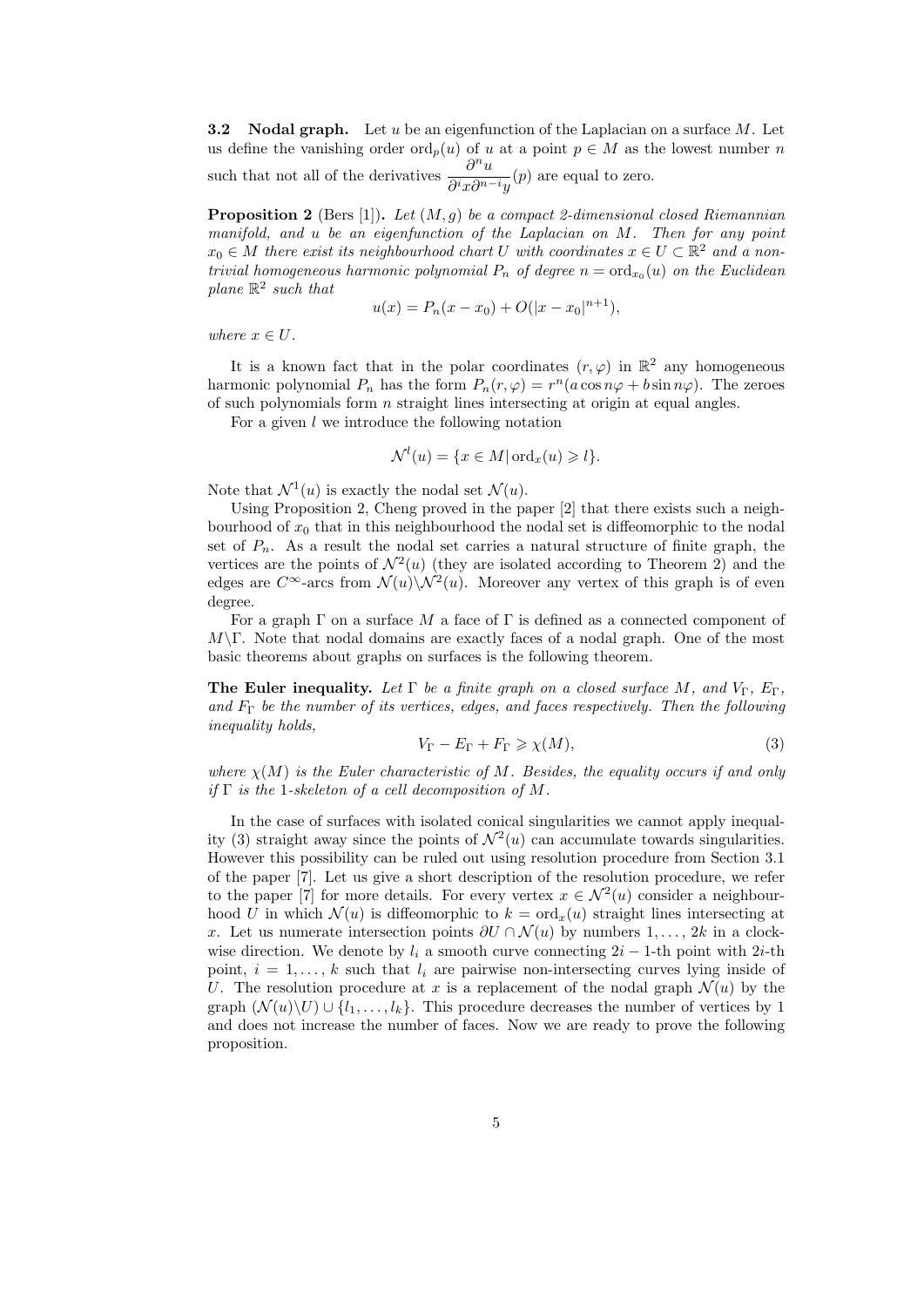Proposition 3. A nodal graph of an eigenfunction u on a surface with isolated conical singularities is finite.

*Proof.* Suppose that there are infinitely many points in  $\mathcal{N}^2(u)$ , it is easy to see that in this case the set  $\mathcal{N}^2(u)$  is countable. Then the only possible accumulation points of  $\mathcal{N}^2(u)$  are conical singularities. For each conical singularity  $p_j$  let us choose a base of neighbourhoods  $V_i^{(j)}$  such that  $\bar{V}_{i+1}^{(j)} \subset V_i^{(j)}$  and  $\mathcal{N}^2(u) \cap \bigcup_{i=1}^{\infty}$  $i=1$  $\partial V_i^{(j)} = \emptyset$ . Hence for the sets  $V_i = \bigcup_j V_i^{(j)}$  we have  $\bar{V}_{i+1} \subset V_i$ ,  $\mathcal{N}^2(u) \cap \bigcup_{i=1}^{\infty}$  $\bigcup_{i=1} \partial V_i = \emptyset$  and  $M \backslash V_i$  contains only finite quantity of elements of  $\mathcal{N}^2(u)$ . For any i for the points of  $\mathcal{N}^2(u)$  in  $V_i\backslash \bar{V}_{i+1}$  one can choose a collection of disjoint neighbourhoods  $U_{ki}$  such that  $\bar{U}_{ki} \subset V_i \backslash \bar{V}_{i+1}$ . Thus we constructed a collection of disjoint neighbourhoods of all points in  $\mathcal{N}^2(u)$ .

Next we apply resolution procedure at all but finite number of vertices. Choosing this finite number big enough and applying Euler's inequality we arrive at contradiction with Courant's nodal domain theorem.  $\Box$ 

Thus we can apply Euler inequality to the nodal graph on a surface with isolated conical singularities. One can also consult [7] for more details on nodal graphs theory and applications of nodal graphs to the eigenvalue multiplicity problem.

# 4 Symmetries of Bolza surface

Consider the following three involutions,

$$
s: (z, w) \mapsto \left(\frac{1}{\overline{z}}, \frac{\overline{w}}{\overline{z}}\right);
$$
  

$$
T: (z, w) \mapsto (z, -w);
$$
  

$$
\sigma: (z, w) \mapsto \left(-\frac{1}{\overline{z}}, -i\frac{1}{\overline{w}}\right).
$$

In the paper [6] s is denoted by  $s_3$  and  $\sigma$  is equal to  $s_3s_2s_1$ . Let us also denote by  $d_i$ ,  $j = 1, 2, 3, 4$  the arcs  $d_k = \{z = e^{\frac{t\pi i}{4}}, t \in (2k-3, 2k-1)\}$  on  $\overline{C}$ , the arcs  $d_k$  correspond to  $a_{k+4}$  in [6]. Let us denote the preimages  $\Pi^{-1}d_k \subset \mathcal{P}$  of  $d_k$  by  $c_k$ .

Let us denote by  $Fix(A)$  the fixed points of an involution A.

**Lemma 1.** 1)  $T, s, \sigma$  commute pairwise.

2) 
$$
Fix(\sigma) = Fix(T\sigma) = \emptyset.
$$

3)

 $\sigma(c_2) = T\sigma(c_2) = c_4;$  $\sigma(c_4) = T\sigma(c_4) = c_2;$  $\sigma(c_1) = T\sigma(c_1) = c_3;$  $\sigma(c_3) = T\sigma(c_3) = c_1.$ 

4)

 $Fix(s) = c_2 \cup c_4;$  $Fix(Ts) = c_1 \cup c_3.$ 

Proof. Statement 1) is a consequence of an obvious computation. The proofs of statements 2) and 3) can be obtained by looking on  $z$ -coordinate of the corresponding involutions. The proof of statement 4) can be found in Proposition 2.4 in the paper [6].  $\Box$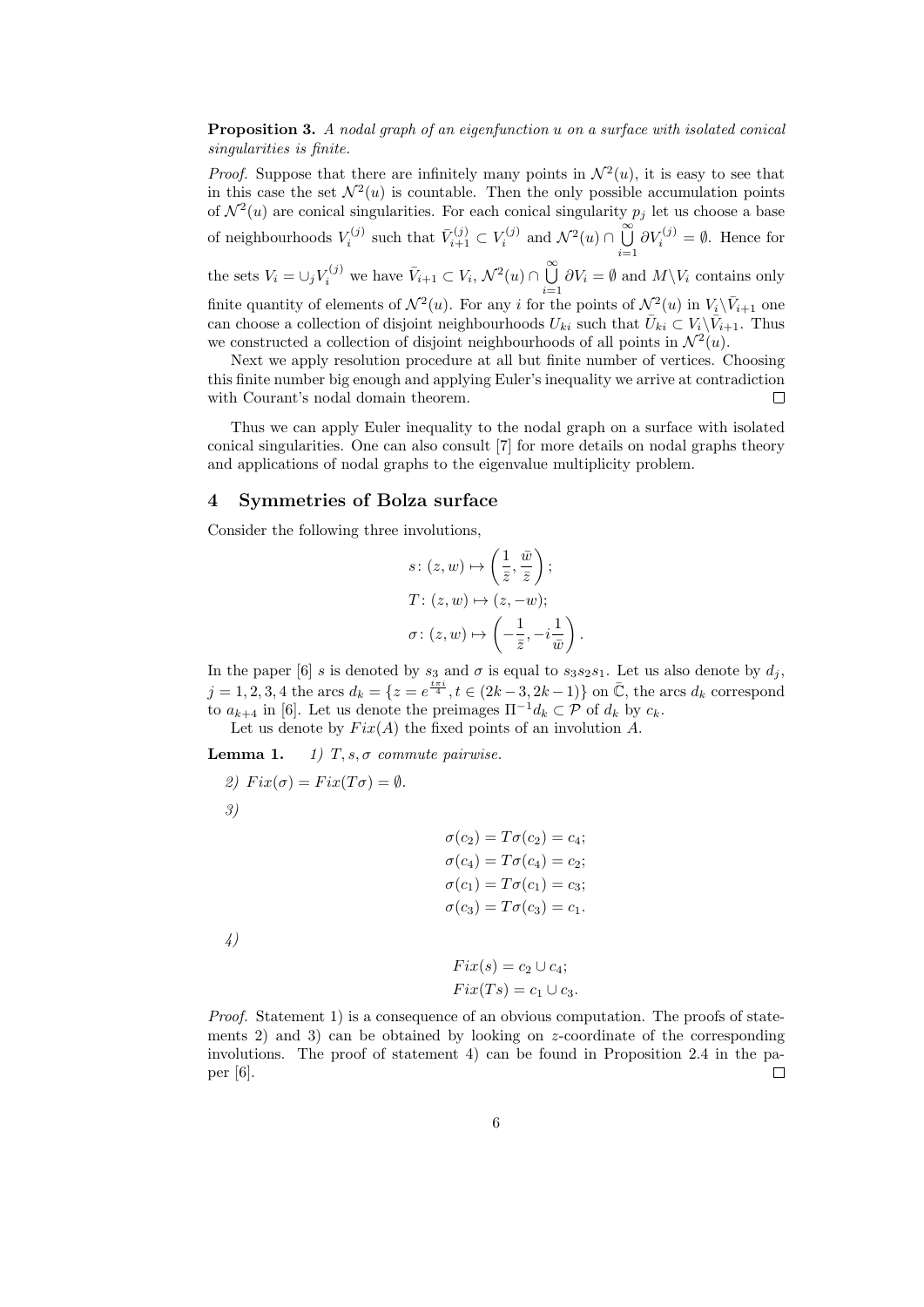# 5 Proof of Proposition 1

The involutions s, T,  $\sigma$  are isometries, therefore they commute with  $\Delta$ . By Lemma 1 s,  $T, \sigma, \Delta$  commute pairwise, one can consider a common basis of eigenfunctions for these operators.

Suppose f is a T-odd function from such a basis. Let us consider the case  $s^*f = -f$ and  $\sigma^* f = f$ . All other cases can be treated in a similar way by replacing  $\sigma \leftrightarrow T\sigma$ ,  $s \leftrightarrow Ts$ ,  $c_2 \cup c_4 \leftrightarrow c_1 \cup c_3$  where applicable. Since  $s^*f = -f$ , by Lemma 1 we have  $Fix(s) = c_2 \cup c_4$ , then  $f \equiv 0$  on  $c_2 \cup c_4$ . By Proposition 2, the function f changes sign on  $c_2$ , therefore f has at least two nodal domains. The final part of the proof is to prove that  $f$  cannot have exactly two nodal domains. Suppose the contrary, i.e.  $f$ has two nodal domains.

Let us consider f as a function on the surface  $\mathcal{P} \setminus (c_2 \cup c_4)$  diffeomorphic to the interior of a sphere with 4 holes, which we denote by  $N$ . Indeed  $P$  is obtained by gluing two copies of  $\overline{\mathbb{C}}$  along 3 cuts with ends at the ramification points of  $\Pi$ . Now the claim follows from the fact that  $c_2$  and  $c_4$  are two of those cuts, so  $\mathcal{P} \setminus (c_2 \cup c_4)$  is obtained by gluing two copies of  $\overline{C}$  with three cuts by only one cut.

The next our claim is that  $\sigma$  can be continuously extended to the boundary of the holes in N. It easily follows from the fact that  $\sigma$  was initially defined on  $c_2$  and  $c_4$ . Then by Lemma 1 this extension acts freely on boundary components of holes. Therefore  $\sigma$  descends to a free involution on  $\tilde{N}$ , where  $\tilde{N}$  is obtained from N by a consequent contracting of boundary components.

Let Γ be the image of the nodal graph of f in  $\tilde{N}$ . Let us note that Γ is σ-invariant. Moreover since f is  $\sigma$ -invariant and has only two nodal domains, the faces of  $\Gamma$  are also  $\sigma$ -invariant. The final ingredient of the proof is the following purely topological lemma.

Lemma 2. Suppose a surface M is homeomorphic to a two-dimensional sphere and σ is an involution on M without fixed points. Let Γ be a finite σ-invariant graph, such that any its face is also  $\sigma$ -invariant and any vertex has degree at least 2. Then  $\Gamma$ cannot have two faces.

*Proof.* Suppose the contrary, that is  $F_{\Gamma} = 2$ . Then the Euler formula for graphs implies that  $V_{\Gamma} - E_{\Gamma} \geq 0$ . Moreover the degree of every vertex is at least 2, this implies  $V_{\Gamma} \leqslant E_{\Gamma}$ . Therefore we have equality in Euler formula, so any face is a disk. Then the restriction of  $\sigma$  on any face is a free involution on a disc. We arrive at contradiction with the Brouwer's fixed point theorem.  $\Box$ 

# 6 Proof of Theorem 2

Let I be a free isometric involution on a 2-dimensional sphere  $(\mathbb{S}^2, g)$ . Suppose f is an eigenfunction corresponding to  $\lambda_1^{\text{even}}$ . Since f is orthogonal to a constant function, f has at least 2 nodal domains. Suppose it has exactly two nodal domains. Then the nodal graph of  $f$  satisfies the conditions of Lemma 2. Thus  $f$  has at least three nodal domains. Therefore f cannot be the first nontrivial eigenfunction by Courant's nodal domain theorem.  $\Box$ 

# 7 A family of maximal metrics for  $\Lambda_1(\Sigma_2, g)$

In the paper [6] the authors derive from Theorem 4 existance of a family of maximal metrics for  $\Lambda_1(\Sigma_2, g)$ . This family is constructed as follows. Instead of the surface  $\mathcal P$ given by equation (2) we consider surfaces  $\mathcal{P}_t$  given the following family of equations

$$
w^{2} = z \frac{(z - e^{it})(z + e^{-it})}{(z - e^{-it})(z + e^{it})},
$$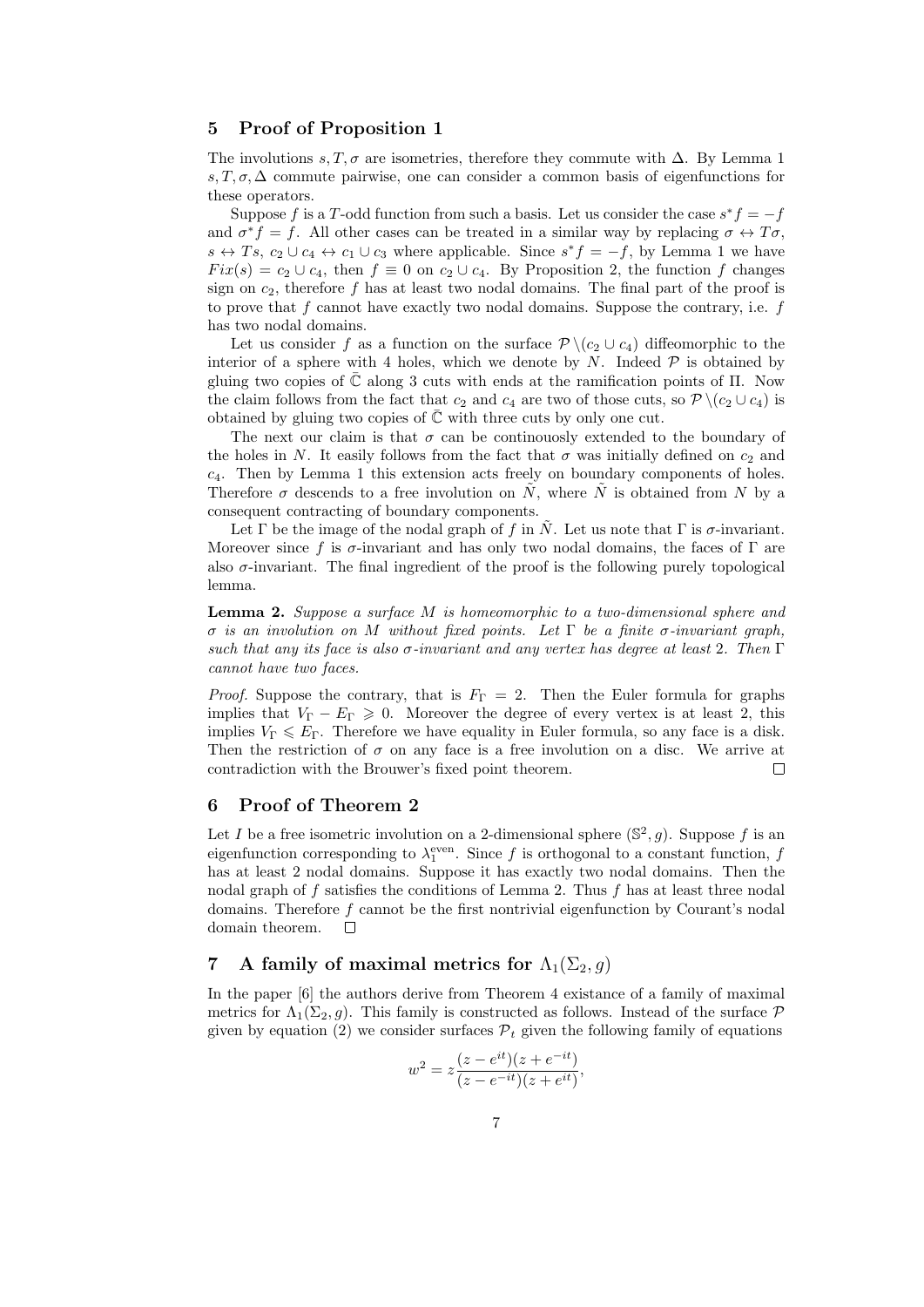where parameter t lies in  $(0, \frac{\pi}{2})$ . Let  $\Pi$  be a hyperelliptic projection  $\mathcal{P}_t \to \overline{\mathbb{C}}$ , we endow  $\mathcal{P}_t$  with the metric  $\prod^* g_0$ . Then in Section 3.5 of the paper [6] it is shown that given Theorem 4 there exist subinterval  $(a, b) \subset (0, \frac{\pi}{2})$ , such that for any  $t \in (a, b)$ one has  $\Lambda_1(\mathcal{P}_t, g) = 16\pi$ . In this section we show how using our method provide even wider family of maximal metrics.

Consider two distinct points  $\xi, \eta \in \{w \in \mathbb{C}, |w| = 1\}$  such that  $\xi \neq -\eta$ . Then let us consider a hyperelliptic surface  $\mathcal{P}_{\xi,\eta}$  given by the equation

$$
w^{2} = z \frac{(z - \xi)(z - \eta)}{(z + \xi)(z + \eta)}.
$$

We once again denote the hyperelliptic projection by  $\Pi$  and endow  $\mathcal{P}_{\xi,\eta}$  with the metric  $\Pi^* g_0$ . Then the same arguments as for  $P$  show that  $\Lambda_1(\mathcal{P}_{\xi,\eta}, g) = 16\pi$ . Indeed the reduction to Proposition 1 goes without changes. The involutions  $s, T, \sigma$  are still isometries of  $\mathcal{P}_{\xi,\eta}$ . The only difference is the definitions of  $d_i$  and  $c_i$ . We denote by  $d_i$  the connected components of  $\{w \in \mathbb{C}, |w| = 1\} \setminus {\{\xi, \eta, -\xi, -\eta\}}$  numerated in a clockwise direction such that  $d_2$  is the short arc between  $\xi$  and  $\eta$ . The cycles  $c_i$  are defined as preimages of  $d_i$  under  $\Pi$ . Then one checks that Lemma 1 holds in this notations. Then the arguments of Section 5 carry over without changes.

Acknowledgments. The author thanks A. V. Penskoi for fruitful discussions and the help in the preparation of the manuscript.

The research of the author was partially supported by Simons Foundation.

# References

- [1] Bers, L. Local behavior of solutions of general linear elliptic equations. Comm. Pure Appl. Math. 8 (1955), 473–496.
- [2] Cheng, S. Y. Eigenfunctions and nodal sets. Comment. Math. Helvetici 51 (1976), 43–55.
- [3] A. El Soufi, H. Giacomini, M. Jazar, A unique extremal metric for the least eigenvalue of the Laplacian on the Klein bottle. Duke Math. J. 135:1 (2006), 181-202. Preprint arXiv: math/0701773.
- $[4]$  J. Hersch, Quatre propriétés isopérimétriques de membranes sphériques homogènes. C. R. Acad. Sci. Paris Sér A-B 270 (1970), A1645-A1648.
- [5] D. Jakobson, N. Nadirashvili, I. Polterovich, Extremal Metric for the First Eigenvalue on a Klein Bottle. Canad. J. Math. 58:2 (2006), 381-400. Preprint arXiv:math/0311484.
- [6] D. Jakobson, M. Levitin, N. Nadirashvili, N. Nigam, I. Polterovich, How large can the first eigenvalue be on a surface of genus two? Int. Math. Res. Not.  $63$  (2005), 3967-3985. Preprint arXiv:math/0509398.
- [7] M. Karpukhin, G. Kokarev, I. Polterovich, Multiplicity bounds for Steklov eigenvalues on Riemannian surfaces. Submitted to Annales de l'Institut Fourier. Preprint arXiv:1209.4869.
- [8] N. Korevaar, Upper bounds for eigenvalues of conformal metrics. J. Differential Geom. 37:1 (1993), 79-93.
- [9] P. Li, S.-T. Yau, A new conformal invariant and its applications to the Willmore conjecture and the first eigenvalue of compact surfaces. Invent. Math. 69:2 (1982), 269-291.